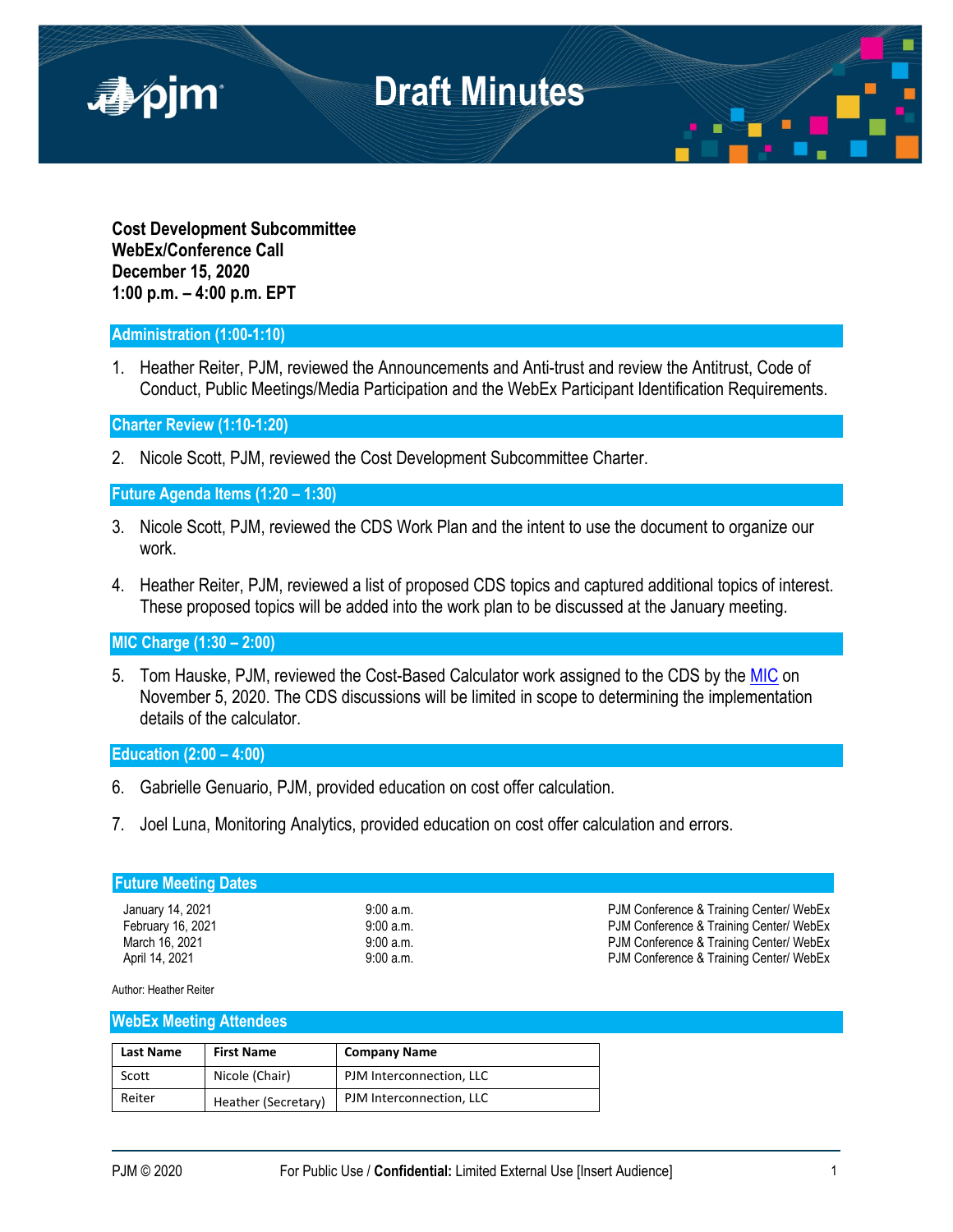

# **Draft Minutes**

| <b>Benchek</b><br>Jim<br><b>FirstEnergy Corporation</b><br>Boyle<br>Glen<br>PJM Interconnection, LLC<br><b>Brodbeck</b><br><b>EDP Renewables North America LLC</b><br>John<br>Cao<br>PJM Interconnection, LLC<br>Roger<br>Cario<br><b>FirstEnergy Corporation</b><br>Andrea<br><b>OPSI</b><br>Carmean<br>Gregory<br>D'Alessandris<br>American Transmission Systems, Inc.<br>Louis<br>Davis<br>James<br>Dominion Energy Generation Marketing,<br>Di Iorio<br>Michelle<br>PSEG Energy Resources and Trade LLC<br>Fabiano<br>Janell<br>PJM Interconnection, LLC<br>Fan<br>Zhenyu<br>PJM Interconnection, LLC<br>Filomena<br>Customized Energy Solutions, Ltd.<br>Guy<br>Kenneth<br><b>Geenex Solar LLC</b><br>Foladare<br>Ford<br>Adrien<br>Old Dominion Electric Cooperative<br>Freeman<br>PJM Interconnection, LLC<br>Jennifer<br>Michael<br>Indiana Office of Utility Consumer<br>Gahimer<br>Gabrielle<br>Genuario<br>PJM Interconnection, LLC<br>Gilani<br>Rehan<br>ConEdison Energy, Inc.<br>Greiner<br>PSEG Energy Resources and Trade LLC<br>Gary<br>Hauske<br>Thomas<br>PJM Interconnection, LLC<br>Jennifer<br>Hohenshilt<br>Talen Energy Marketing, LLC<br>Customized Energy Solutions, Ltd.<br>Horning<br>Lynn Marie<br>Eric<br>PJM Interconnection, LLC<br>Hsia<br>Hyzinski<br><b>GT Power Group</b><br>Tom<br>Indiana Office of Utility Consumer Counsel<br>Iler<br>Art<br>Johnson<br>Carl<br>Customized Energy Solutions, Ltd.<br>David<br>Johnston<br>Indiana Utility Regulatory Commission<br>Johnston<br>AEP Energy Partners, Inc.<br>Todd<br>Jeff<br>Kersanty<br>Appalachian Power Company (AEP<br>Kogut<br>George<br>New York Power Authority<br>Liang-Nicol<br>Cecilia<br>Allegheny Power (MonPwr Gen)<br>Joel<br><b>Monitoring Analytics</b><br>Luna<br>McNees Wallace & Nurick LLC<br>David<br>Mabry<br>Yohannes<br>Office of the People's Counsel for the<br>Mariam<br>Midgley<br>Sharon<br>Exelon Business Services Company, LLC<br><b>FirstEnergy Corporation</b><br>Mooney<br>Jeff<br>Mramor<br>Allegheny Power (MonPwr Gen)<br>David<br>PJM Interconnection, LLC<br>Pilong<br>Melissa<br>Ponthot<br>PSEG Energy Resources and Trade LLC<br>Rosana<br>Northern Virginia Electric Cooperative<br>Rainey<br>John | Anders | David | PJM Interconnection, LLC |
|---------------------------------------------------------------------------------------------------------------------------------------------------------------------------------------------------------------------------------------------------------------------------------------------------------------------------------------------------------------------------------------------------------------------------------------------------------------------------------------------------------------------------------------------------------------------------------------------------------------------------------------------------------------------------------------------------------------------------------------------------------------------------------------------------------------------------------------------------------------------------------------------------------------------------------------------------------------------------------------------------------------------------------------------------------------------------------------------------------------------------------------------------------------------------------------------------------------------------------------------------------------------------------------------------------------------------------------------------------------------------------------------------------------------------------------------------------------------------------------------------------------------------------------------------------------------------------------------------------------------------------------------------------------------------------------------------------------------------------------------------------------------------------------------------------------------------------------------------------------------------------------------------------------------------------------------------------------------------------------------------------------------------------------------------------------------------------------------------------------------------------------------------------------------------------------------------------------------------------------|--------|-------|--------------------------|
|                                                                                                                                                                                                                                                                                                                                                                                                                                                                                                                                                                                                                                                                                                                                                                                                                                                                                                                                                                                                                                                                                                                                                                                                                                                                                                                                                                                                                                                                                                                                                                                                                                                                                                                                                                                                                                                                                                                                                                                                                                                                                                                                                                                                                                       |        |       |                          |
|                                                                                                                                                                                                                                                                                                                                                                                                                                                                                                                                                                                                                                                                                                                                                                                                                                                                                                                                                                                                                                                                                                                                                                                                                                                                                                                                                                                                                                                                                                                                                                                                                                                                                                                                                                                                                                                                                                                                                                                                                                                                                                                                                                                                                                       |        |       |                          |
|                                                                                                                                                                                                                                                                                                                                                                                                                                                                                                                                                                                                                                                                                                                                                                                                                                                                                                                                                                                                                                                                                                                                                                                                                                                                                                                                                                                                                                                                                                                                                                                                                                                                                                                                                                                                                                                                                                                                                                                                                                                                                                                                                                                                                                       |        |       |                          |
|                                                                                                                                                                                                                                                                                                                                                                                                                                                                                                                                                                                                                                                                                                                                                                                                                                                                                                                                                                                                                                                                                                                                                                                                                                                                                                                                                                                                                                                                                                                                                                                                                                                                                                                                                                                                                                                                                                                                                                                                                                                                                                                                                                                                                                       |        |       |                          |
|                                                                                                                                                                                                                                                                                                                                                                                                                                                                                                                                                                                                                                                                                                                                                                                                                                                                                                                                                                                                                                                                                                                                                                                                                                                                                                                                                                                                                                                                                                                                                                                                                                                                                                                                                                                                                                                                                                                                                                                                                                                                                                                                                                                                                                       |        |       |                          |
|                                                                                                                                                                                                                                                                                                                                                                                                                                                                                                                                                                                                                                                                                                                                                                                                                                                                                                                                                                                                                                                                                                                                                                                                                                                                                                                                                                                                                                                                                                                                                                                                                                                                                                                                                                                                                                                                                                                                                                                                                                                                                                                                                                                                                                       |        |       |                          |
|                                                                                                                                                                                                                                                                                                                                                                                                                                                                                                                                                                                                                                                                                                                                                                                                                                                                                                                                                                                                                                                                                                                                                                                                                                                                                                                                                                                                                                                                                                                                                                                                                                                                                                                                                                                                                                                                                                                                                                                                                                                                                                                                                                                                                                       |        |       |                          |
|                                                                                                                                                                                                                                                                                                                                                                                                                                                                                                                                                                                                                                                                                                                                                                                                                                                                                                                                                                                                                                                                                                                                                                                                                                                                                                                                                                                                                                                                                                                                                                                                                                                                                                                                                                                                                                                                                                                                                                                                                                                                                                                                                                                                                                       |        |       |                          |
|                                                                                                                                                                                                                                                                                                                                                                                                                                                                                                                                                                                                                                                                                                                                                                                                                                                                                                                                                                                                                                                                                                                                                                                                                                                                                                                                                                                                                                                                                                                                                                                                                                                                                                                                                                                                                                                                                                                                                                                                                                                                                                                                                                                                                                       |        |       |                          |
|                                                                                                                                                                                                                                                                                                                                                                                                                                                                                                                                                                                                                                                                                                                                                                                                                                                                                                                                                                                                                                                                                                                                                                                                                                                                                                                                                                                                                                                                                                                                                                                                                                                                                                                                                                                                                                                                                                                                                                                                                                                                                                                                                                                                                                       |        |       |                          |
|                                                                                                                                                                                                                                                                                                                                                                                                                                                                                                                                                                                                                                                                                                                                                                                                                                                                                                                                                                                                                                                                                                                                                                                                                                                                                                                                                                                                                                                                                                                                                                                                                                                                                                                                                                                                                                                                                                                                                                                                                                                                                                                                                                                                                                       |        |       |                          |
|                                                                                                                                                                                                                                                                                                                                                                                                                                                                                                                                                                                                                                                                                                                                                                                                                                                                                                                                                                                                                                                                                                                                                                                                                                                                                                                                                                                                                                                                                                                                                                                                                                                                                                                                                                                                                                                                                                                                                                                                                                                                                                                                                                                                                                       |        |       |                          |
|                                                                                                                                                                                                                                                                                                                                                                                                                                                                                                                                                                                                                                                                                                                                                                                                                                                                                                                                                                                                                                                                                                                                                                                                                                                                                                                                                                                                                                                                                                                                                                                                                                                                                                                                                                                                                                                                                                                                                                                                                                                                                                                                                                                                                                       |        |       |                          |
|                                                                                                                                                                                                                                                                                                                                                                                                                                                                                                                                                                                                                                                                                                                                                                                                                                                                                                                                                                                                                                                                                                                                                                                                                                                                                                                                                                                                                                                                                                                                                                                                                                                                                                                                                                                                                                                                                                                                                                                                                                                                                                                                                                                                                                       |        |       |                          |
|                                                                                                                                                                                                                                                                                                                                                                                                                                                                                                                                                                                                                                                                                                                                                                                                                                                                                                                                                                                                                                                                                                                                                                                                                                                                                                                                                                                                                                                                                                                                                                                                                                                                                                                                                                                                                                                                                                                                                                                                                                                                                                                                                                                                                                       |        |       |                          |
|                                                                                                                                                                                                                                                                                                                                                                                                                                                                                                                                                                                                                                                                                                                                                                                                                                                                                                                                                                                                                                                                                                                                                                                                                                                                                                                                                                                                                                                                                                                                                                                                                                                                                                                                                                                                                                                                                                                                                                                                                                                                                                                                                                                                                                       |        |       |                          |
|                                                                                                                                                                                                                                                                                                                                                                                                                                                                                                                                                                                                                                                                                                                                                                                                                                                                                                                                                                                                                                                                                                                                                                                                                                                                                                                                                                                                                                                                                                                                                                                                                                                                                                                                                                                                                                                                                                                                                                                                                                                                                                                                                                                                                                       |        |       |                          |
|                                                                                                                                                                                                                                                                                                                                                                                                                                                                                                                                                                                                                                                                                                                                                                                                                                                                                                                                                                                                                                                                                                                                                                                                                                                                                                                                                                                                                                                                                                                                                                                                                                                                                                                                                                                                                                                                                                                                                                                                                                                                                                                                                                                                                                       |        |       |                          |
|                                                                                                                                                                                                                                                                                                                                                                                                                                                                                                                                                                                                                                                                                                                                                                                                                                                                                                                                                                                                                                                                                                                                                                                                                                                                                                                                                                                                                                                                                                                                                                                                                                                                                                                                                                                                                                                                                                                                                                                                                                                                                                                                                                                                                                       |        |       |                          |
|                                                                                                                                                                                                                                                                                                                                                                                                                                                                                                                                                                                                                                                                                                                                                                                                                                                                                                                                                                                                                                                                                                                                                                                                                                                                                                                                                                                                                                                                                                                                                                                                                                                                                                                                                                                                                                                                                                                                                                                                                                                                                                                                                                                                                                       |        |       |                          |
|                                                                                                                                                                                                                                                                                                                                                                                                                                                                                                                                                                                                                                                                                                                                                                                                                                                                                                                                                                                                                                                                                                                                                                                                                                                                                                                                                                                                                                                                                                                                                                                                                                                                                                                                                                                                                                                                                                                                                                                                                                                                                                                                                                                                                                       |        |       |                          |
|                                                                                                                                                                                                                                                                                                                                                                                                                                                                                                                                                                                                                                                                                                                                                                                                                                                                                                                                                                                                                                                                                                                                                                                                                                                                                                                                                                                                                                                                                                                                                                                                                                                                                                                                                                                                                                                                                                                                                                                                                                                                                                                                                                                                                                       |        |       |                          |
|                                                                                                                                                                                                                                                                                                                                                                                                                                                                                                                                                                                                                                                                                                                                                                                                                                                                                                                                                                                                                                                                                                                                                                                                                                                                                                                                                                                                                                                                                                                                                                                                                                                                                                                                                                                                                                                                                                                                                                                                                                                                                                                                                                                                                                       |        |       |                          |
|                                                                                                                                                                                                                                                                                                                                                                                                                                                                                                                                                                                                                                                                                                                                                                                                                                                                                                                                                                                                                                                                                                                                                                                                                                                                                                                                                                                                                                                                                                                                                                                                                                                                                                                                                                                                                                                                                                                                                                                                                                                                                                                                                                                                                                       |        |       |                          |
|                                                                                                                                                                                                                                                                                                                                                                                                                                                                                                                                                                                                                                                                                                                                                                                                                                                                                                                                                                                                                                                                                                                                                                                                                                                                                                                                                                                                                                                                                                                                                                                                                                                                                                                                                                                                                                                                                                                                                                                                                                                                                                                                                                                                                                       |        |       |                          |
|                                                                                                                                                                                                                                                                                                                                                                                                                                                                                                                                                                                                                                                                                                                                                                                                                                                                                                                                                                                                                                                                                                                                                                                                                                                                                                                                                                                                                                                                                                                                                                                                                                                                                                                                                                                                                                                                                                                                                                                                                                                                                                                                                                                                                                       |        |       |                          |
|                                                                                                                                                                                                                                                                                                                                                                                                                                                                                                                                                                                                                                                                                                                                                                                                                                                                                                                                                                                                                                                                                                                                                                                                                                                                                                                                                                                                                                                                                                                                                                                                                                                                                                                                                                                                                                                                                                                                                                                                                                                                                                                                                                                                                                       |        |       |                          |
|                                                                                                                                                                                                                                                                                                                                                                                                                                                                                                                                                                                                                                                                                                                                                                                                                                                                                                                                                                                                                                                                                                                                                                                                                                                                                                                                                                                                                                                                                                                                                                                                                                                                                                                                                                                                                                                                                                                                                                                                                                                                                                                                                                                                                                       |        |       |                          |
|                                                                                                                                                                                                                                                                                                                                                                                                                                                                                                                                                                                                                                                                                                                                                                                                                                                                                                                                                                                                                                                                                                                                                                                                                                                                                                                                                                                                                                                                                                                                                                                                                                                                                                                                                                                                                                                                                                                                                                                                                                                                                                                                                                                                                                       |        |       |                          |
|                                                                                                                                                                                                                                                                                                                                                                                                                                                                                                                                                                                                                                                                                                                                                                                                                                                                                                                                                                                                                                                                                                                                                                                                                                                                                                                                                                                                                                                                                                                                                                                                                                                                                                                                                                                                                                                                                                                                                                                                                                                                                                                                                                                                                                       |        |       |                          |
|                                                                                                                                                                                                                                                                                                                                                                                                                                                                                                                                                                                                                                                                                                                                                                                                                                                                                                                                                                                                                                                                                                                                                                                                                                                                                                                                                                                                                                                                                                                                                                                                                                                                                                                                                                                                                                                                                                                                                                                                                                                                                                                                                                                                                                       |        |       |                          |
|                                                                                                                                                                                                                                                                                                                                                                                                                                                                                                                                                                                                                                                                                                                                                                                                                                                                                                                                                                                                                                                                                                                                                                                                                                                                                                                                                                                                                                                                                                                                                                                                                                                                                                                                                                                                                                                                                                                                                                                                                                                                                                                                                                                                                                       |        |       |                          |
|                                                                                                                                                                                                                                                                                                                                                                                                                                                                                                                                                                                                                                                                                                                                                                                                                                                                                                                                                                                                                                                                                                                                                                                                                                                                                                                                                                                                                                                                                                                                                                                                                                                                                                                                                                                                                                                                                                                                                                                                                                                                                                                                                                                                                                       |        |       |                          |
|                                                                                                                                                                                                                                                                                                                                                                                                                                                                                                                                                                                                                                                                                                                                                                                                                                                                                                                                                                                                                                                                                                                                                                                                                                                                                                                                                                                                                                                                                                                                                                                                                                                                                                                                                                                                                                                                                                                                                                                                                                                                                                                                                                                                                                       |        |       |                          |
|                                                                                                                                                                                                                                                                                                                                                                                                                                                                                                                                                                                                                                                                                                                                                                                                                                                                                                                                                                                                                                                                                                                                                                                                                                                                                                                                                                                                                                                                                                                                                                                                                                                                                                                                                                                                                                                                                                                                                                                                                                                                                                                                                                                                                                       |        |       |                          |
|                                                                                                                                                                                                                                                                                                                                                                                                                                                                                                                                                                                                                                                                                                                                                                                                                                                                                                                                                                                                                                                                                                                                                                                                                                                                                                                                                                                                                                                                                                                                                                                                                                                                                                                                                                                                                                                                                                                                                                                                                                                                                                                                                                                                                                       |        |       |                          |
|                                                                                                                                                                                                                                                                                                                                                                                                                                                                                                                                                                                                                                                                                                                                                                                                                                                                                                                                                                                                                                                                                                                                                                                                                                                                                                                                                                                                                                                                                                                                                                                                                                                                                                                                                                                                                                                                                                                                                                                                                                                                                                                                                                                                                                       |        |       |                          |
|                                                                                                                                                                                                                                                                                                                                                                                                                                                                                                                                                                                                                                                                                                                                                                                                                                                                                                                                                                                                                                                                                                                                                                                                                                                                                                                                                                                                                                                                                                                                                                                                                                                                                                                                                                                                                                                                                                                                                                                                                                                                                                                                                                                                                                       |        |       |                          |
|                                                                                                                                                                                                                                                                                                                                                                                                                                                                                                                                                                                                                                                                                                                                                                                                                                                                                                                                                                                                                                                                                                                                                                                                                                                                                                                                                                                                                                                                                                                                                                                                                                                                                                                                                                                                                                                                                                                                                                                                                                                                                                                                                                                                                                       |        |       |                          |
|                                                                                                                                                                                                                                                                                                                                                                                                                                                                                                                                                                                                                                                                                                                                                                                                                                                                                                                                                                                                                                                                                                                                                                                                                                                                                                                                                                                                                                                                                                                                                                                                                                                                                                                                                                                                                                                                                                                                                                                                                                                                                                                                                                                                                                       |        |       |                          |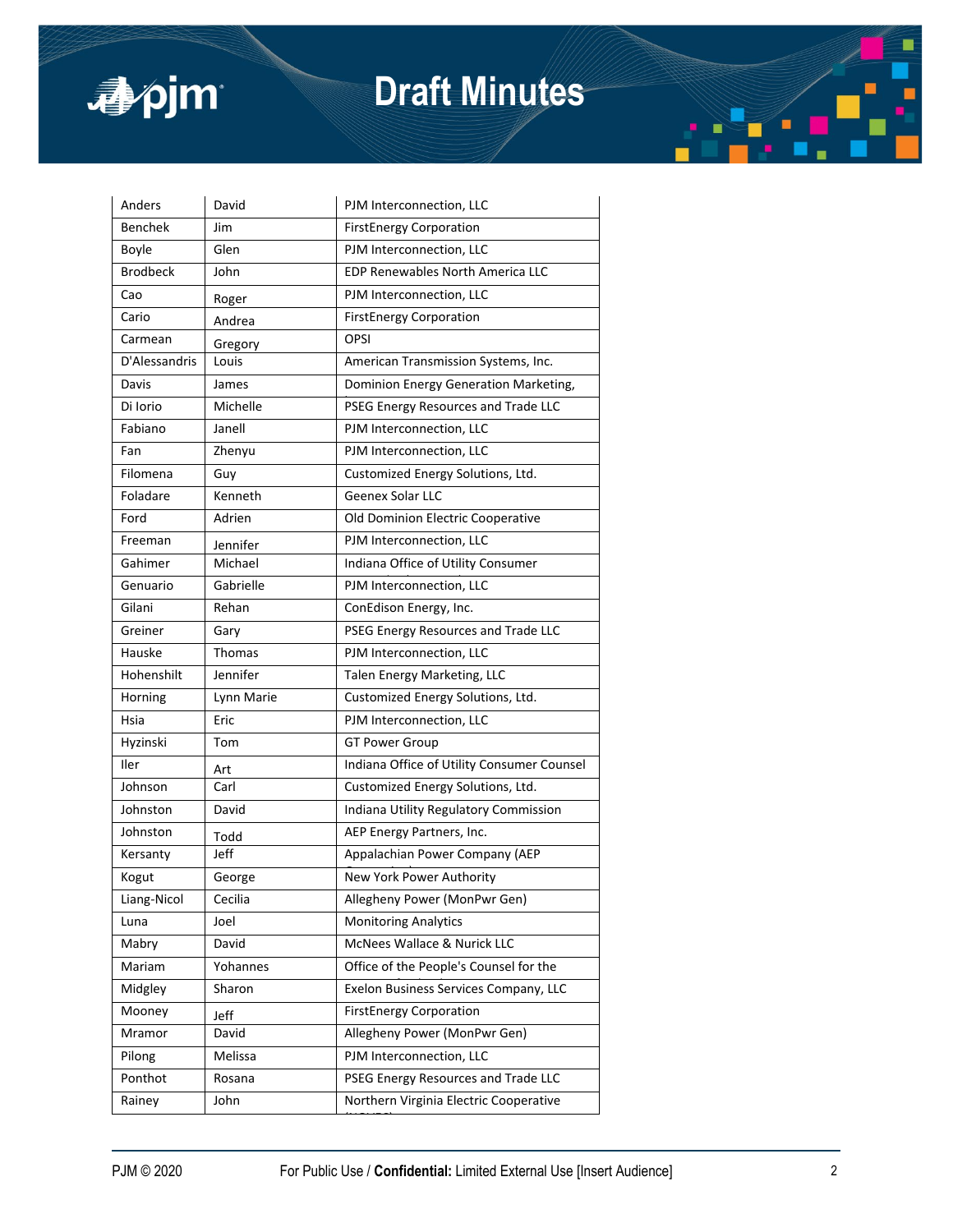

# **Draft Minutes**

| Robinson  | Becky     | Vista Energy Marketing, L.P.                     |
|-----------|-----------|--------------------------------------------------|
| Rodriguez | Tomas     | OPSI                                             |
| Rohrbach  | John      | Wabash Valley Power Association, Inc.            |
| Sarkel    | Edward    | Appalachian Power Company (AEP                   |
| Sasser    | Jonathan  | Customized Energy Solutions, Ltd.                |
| Shannon   | Garv      | AEP Energy Partners, Inc. (AEP Gen               |
| Stern     | Alexander | <b>Public Service Electric &amp; Gas Company</b> |
| Svenson   | Heather   | <b>Public Service Electric &amp; Gas Company</b> |
| Sweeney   | Rory      | GT Power Group, LLC                              |
| Wei       | Jane      | <b>Monitoring Analytics</b>                      |
| Whitehead | Jeffrey   | <b>GT Power Group</b>                            |
| Wisersky  | Megan     | Madison Gas & Electric Co.                       |